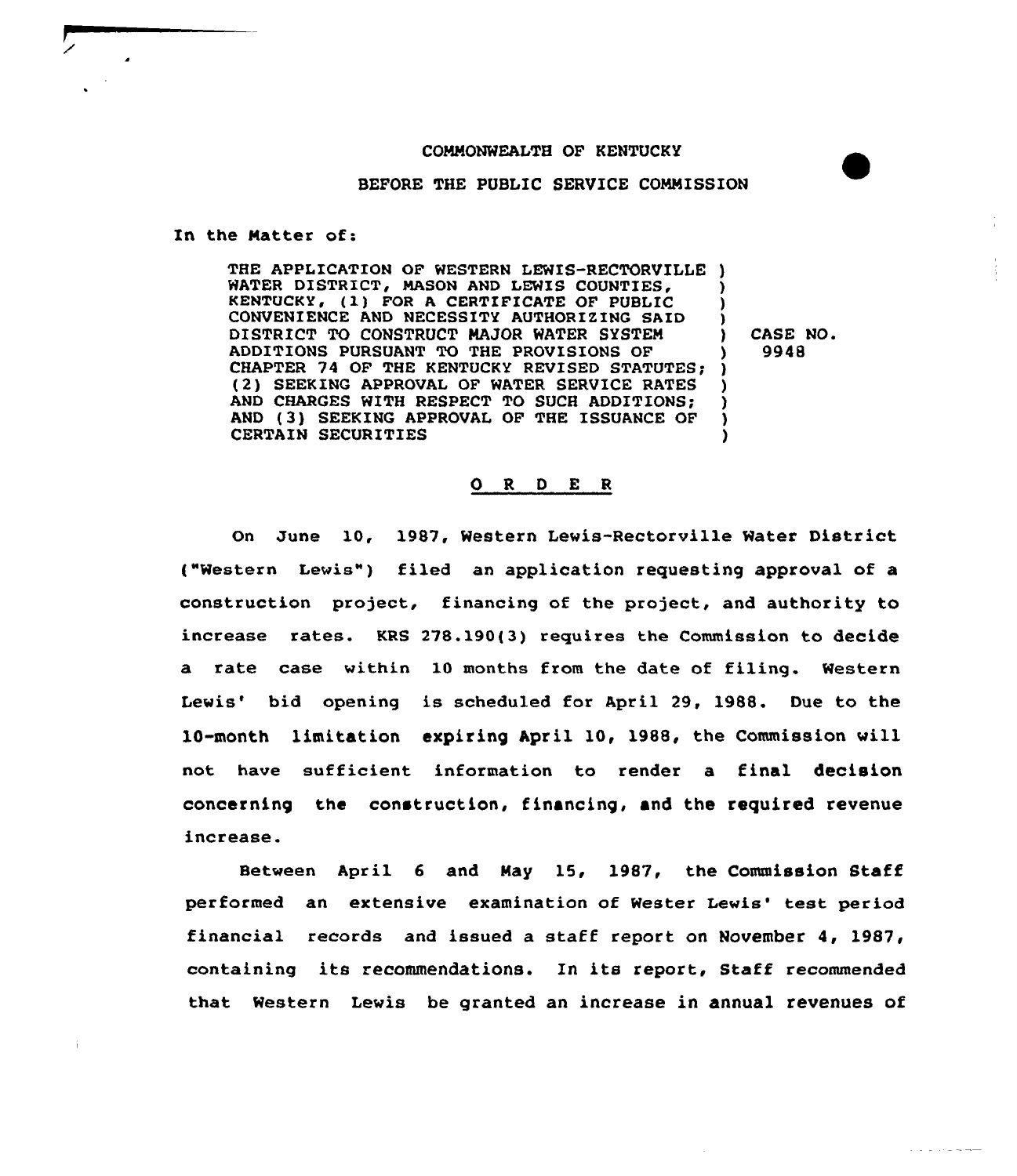\$20,786, including costs associated with the proposed construction project. However, Staff has reevaluated Western Lewis' revenue requirement and, based upon exclusion of proposed construction costs, has arrived at a revised recommended increase of  $$12.875.<sup>1</sup>$ 

The Commission is of the opinion that considering the record in this case, a decision on the proposed construction and plan of financing cannot be rendered at this time. After careful review and investigation of Staff's initial and revised recommendations the Commission affirms Staff's revised recommended increase of \$12,875. This should allow Western Lewis adequate cash flow to meet its obligations and provide for future equity growth.

Since the construction and financing portion of this case will be dismissed, the Commission advises Western Lewis that upon filing for Commission approval of its proposed construction and financing it should seek the additional revenues required by the proposed construction project.

#### RATE DESIGN

In its application, Western Lewis proposed a rate schedule and charges that would apply only to customers in the proposed project area. The existing customers would remain under the existing rates and charges. In its report Staff disagreed with

|  | Original Bonds - Debt Service   | \$22,666   |
|--|---------------------------------|------------|
|  | DSC of 20%                      | 4,533      |
|  | Adjusted Operating Expense Less |            |
|  | Cost Due to Construction        | 94,392     |
|  | Required Revenue                | \$121,591  |
|  | Test-Period Adjusted Revenue    | < 108, 716 |
|  | Revised Amount of Increase      | \$12,875   |
|  |                                 |            |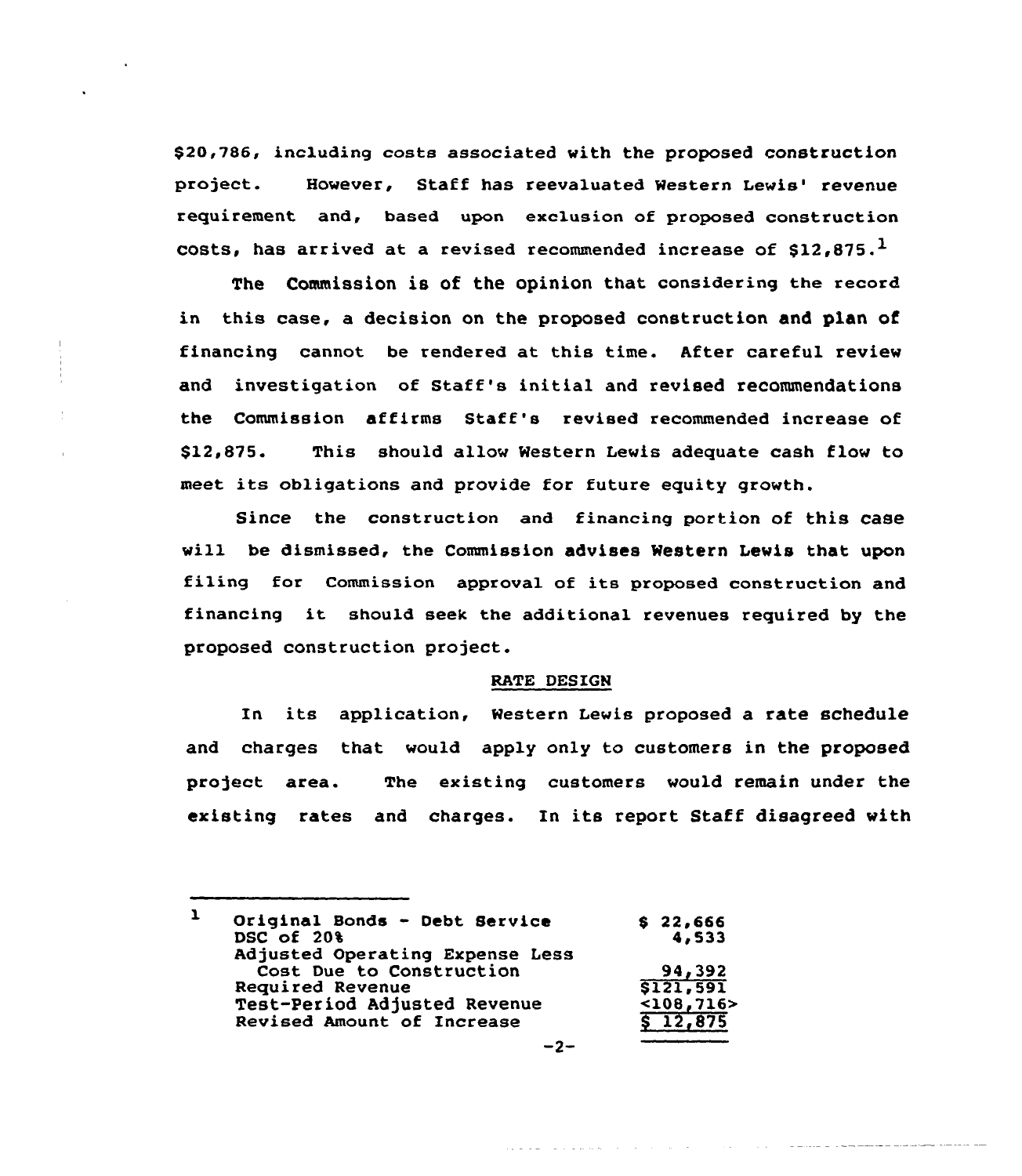Western Lewis' proposal and recommended that a uniform rate schedule for the entire system would be more appropriate. Staff also recommended that the proposed tap fee be accepted, but that it apply only to customers in the project area.

The Commission is of the opinion that the increase in rates should reflect the revenue requirement granted in this Order and should be applicable under a uniform rate schedule. Furthermore, due to the status of the construction project, the tap fee proposed by Western Lewis for customers in the project cannot be approved. Therefore, the rates and charges in Appendix <sup>A</sup> should produce revenue sufficient to cover Western Lewis' operating expenses and should be approved for services rendered.

# FINDINGS AND ORDERS

l. The rates and charges proposed by Western Lewis would produce revenues in excess of those found reasonable herein and should be denied.

2. The rates and charges in Appendix <sup>A</sup> are the fair, just, and reasonable rates and charges to be charged by Western Lewis in that they should produce annual revenues of \$121,591.

3. Within <sup>30</sup> days of the date of this Order, Western Lewis should file with this Commission its revised tariff setting out the rates approved herein.

4. Western Lewis' application regarding construction and financing should be dismissed without prejudice.

5. Upon receipt of bids, Western Lewis should file a Notion to reopen this case and seek a Commission Order based on facts already in the record.

 $-3-$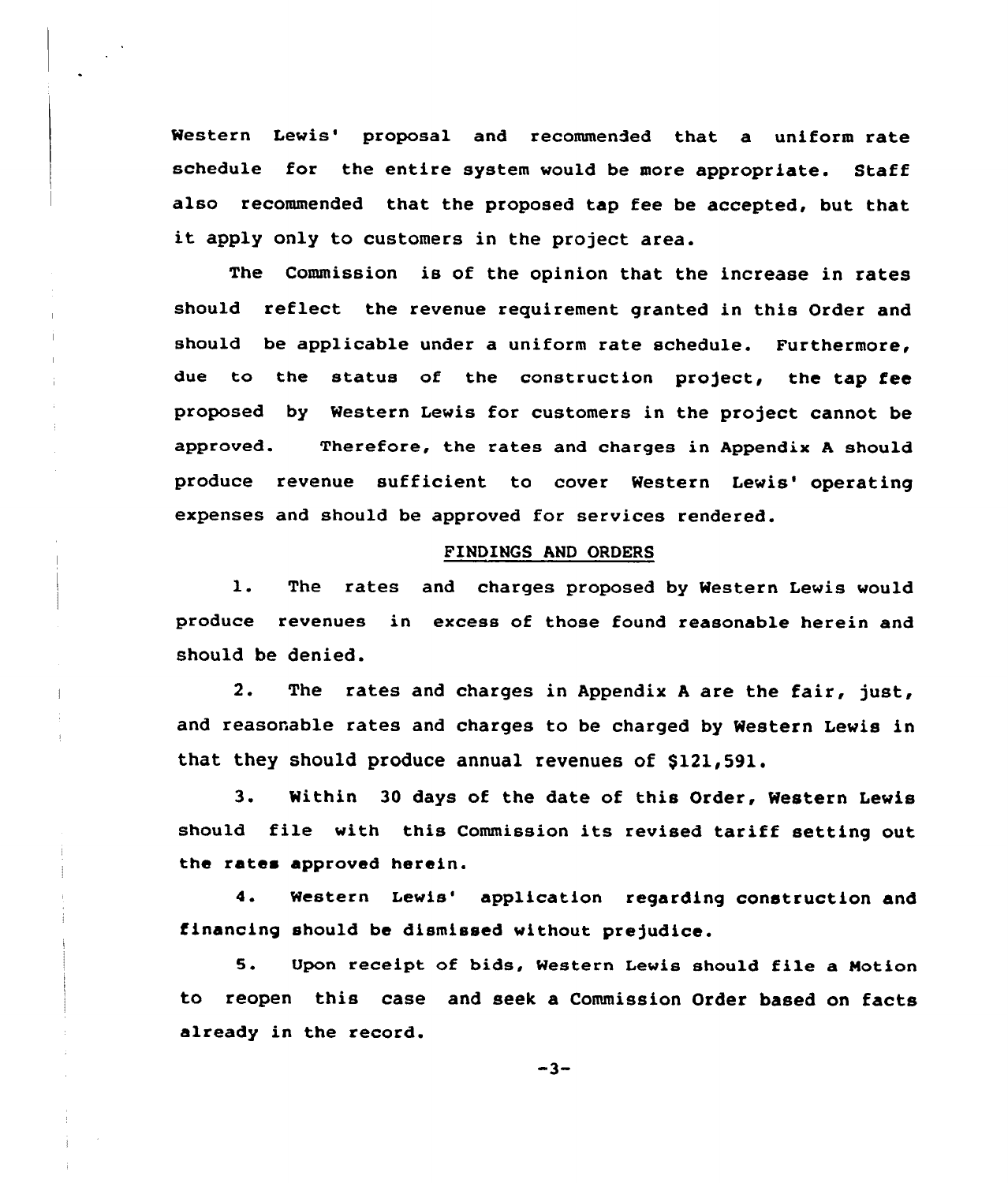IT IS THEREFORE ORDERED that:

1. The rates and charges requested by Western Lewis be and they are hereby denied.

2. The rates and charges in Appendix A are the fair, just, and reasonable rates and charges to be charged by Western Lewis on and after the date of this Order.

3. Within 30 days of the date of this Order, Western Lewis shall file with this Commission its revised tariff setting out the rates approved herein.

4. Western Lewis' application regarding construction and financing is hereby dismissed without prejudice.

Done at Frankfort, Kentucky, this 8th day of April, 1988.

PUBLIC SERVICE COMMISSION

Chairman

~issioner

ATTEST!

Executive Director